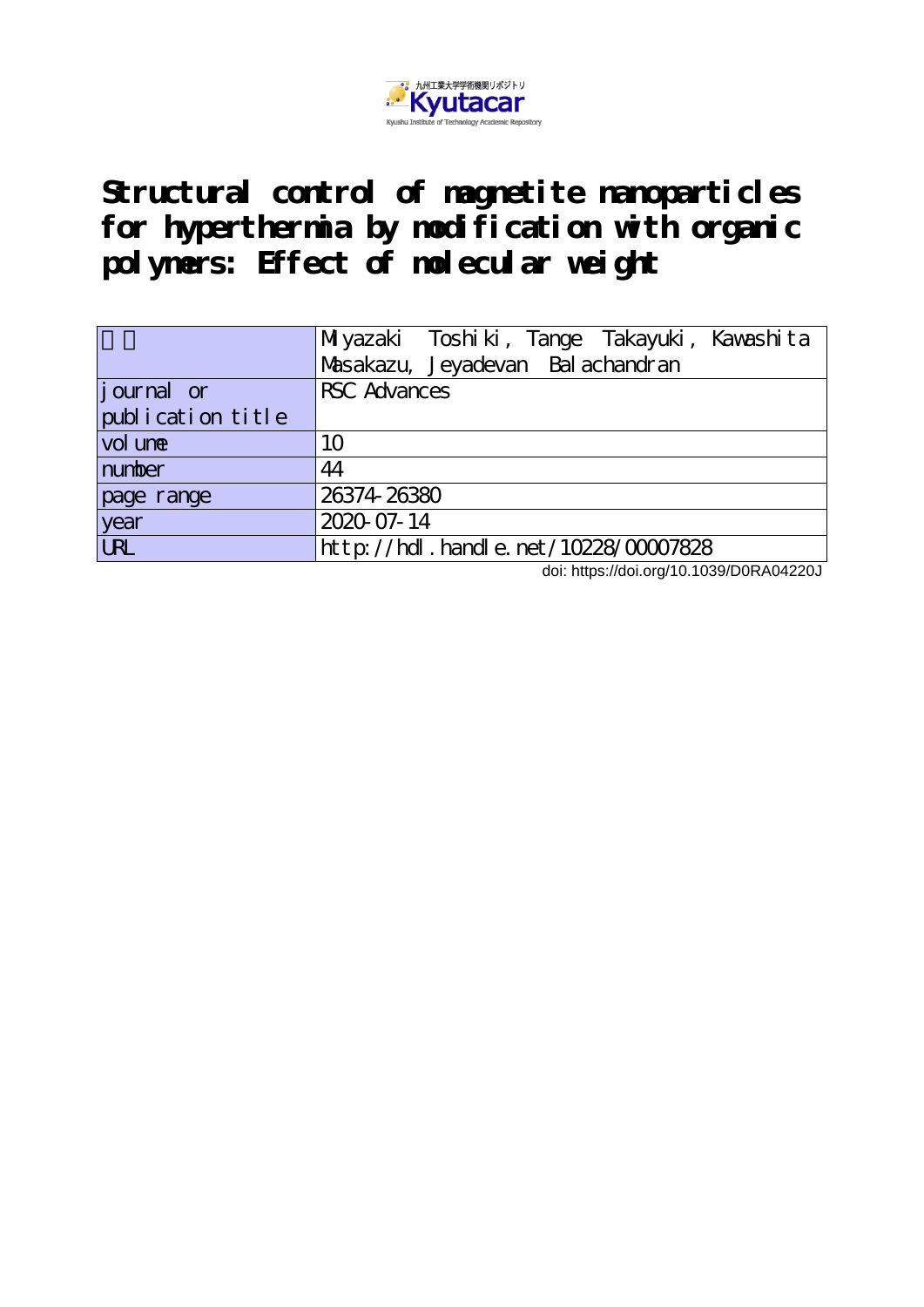# RSC Advances



## PAPER

Cite this: RSC Adv., 2020, 10, 26374

Received 12th May 2020 Accepted 8th July 2020 DOI: 10.1039/d0ra04220j

rsc.li/rsc-advances

## 1. Introduction

In cancer tissues, blood perfusion at 41 to 43  $\degree$ C is typical, which is lower than in normal tissues.<sup>1</sup> Therefore, cancer cells can be killed at lower temperatures than would be necessary to kill normal cells. Based on this phenomenon, hyperthermia is attracting increasing attention as a novel cancer treatment to treat deep-seated cancers with minimal invasion.<sup>2</sup> Magnetic materials such as magnetite (Fe<sub>3</sub>O<sub>4</sub>) and maghemite ( $\gamma$ -Fe<sub>2</sub>O<sub>3</sub>) with appropriate physical properties achieve heat generation under an alternating magnetic field. When the size of  $Fe<sub>3</sub>O<sub>4</sub>$ particles reaches the nanometer level, they become superparamagnetic, where Néel relaxation and Brownian relaxation are the primary heat generation mechanisms. Jeyadevan has theoretically studied the dependence of the specific absorption rate (SAR) upon particle size under a magnetic field strength and frequencies of 3.2 kA  $m^{-1}$  (40 Oe) and 600 kHz, respectively, and reported that SAR is maximized at a magnetite particle size around 12 nm.<sup>3</sup> However, improvement of cellular uptake of the

# Structural control of magnetite nanoparticles for hyperthermia by modification with organic polymers: effect of molecular weight

Toshiki Miyazaki[,](http://orcid.org/0000-0001-5642-0096) D<sup>\*a</sup> Takayu[ki](http://orcid.org/0000-0002-5296-5598) [T](http://orcid.org/0000-0002-5296-5598)ange,<sup>a</sup> Masakazu Kawashita D<sup>b</sup> and Balachandran Jeyadevan<sup>Dc</sup>

Hyperthermia treatment using appropriate magnetic materials in an alternating magnetic field to generate heat has been recently proposed as a low-invasive cancer treatment method. Magnetite (Fe<sub>3</sub>O<sub>4</sub>) nanoparticles are expected to be an appropriate type of magnetic thermal seed for this purpose, and the addition of organic substances during the synthesis process has been studied for controlling particle size and improving biological functions. However, the role of the properties of the organic polymer chosen as the modifier in the physical properties of the thermal seed has not yet been comprehensively revealed. Therefore, this study clarifies these points in terms of the molecular weight and the charge of the functional groups of the added polymers. Excepting polyethyleneimine, the Fe<sub>3</sub>O<sub>4</sub> crystallite size decreased with increasing polymer molecular weight. Neutral polymers did not suppress the Fe<sub>3</sub>O<sub>4</sub> formation regardless of the difference in molecular weight, while suppression of the Fe<sub>3</sub>O<sub>4</sub> formation was observed for low molecular weight anionic polymers and high molecular weight cationic polymers. Samples with a small amount of Fe<sub>3</sub>O<sub>4</sub> or with crystallite size less than 10 nm induced low heat generation under an alternating magnetic field. PAPER<br> **EXERCT AND AND CRIME SUBDIVERTRIE CONTINUES IN A SURFORMATE CONTINUES SOMETIME SUBDIVERTRIE AND INTERNATIONAL CONTINUES SURFACT AND ASSOCIATE THE CONTINUES IN A SURFACT THAT THE CONTINUES IN THE CONTINUES IN A SUR** 

 $Fe<sub>3</sub>O<sub>4</sub>$  nanoparticles by surface modification is desired to enhance efficiency for the hyperthermia.<sup>4</sup>

Organic modification is a useful technique for enhancing the biological functionality of magnetic nanoparticles for hyperthermia such as the target drug delivery, gene therapy, sensing and so on.<sup>5,6</sup> In particular, the G250 antibody, capable of binding to the MN antigen in a tumor, has been conjugated with a magnetic liposome to impart a targeting function to the affected area. It was found that its uptake into the tumor increased six-fold compared with an un-conjugated magnetic liposome.<sup>7</sup> In addition, the molecular weight of the polymer modifier affects the viscosity, the aggregation state of the nanoparticles in liquid, and the immobilization density of their surfaces, besides changing biological functions. For example, modification of  $Fe<sub>3</sub>O<sub>4</sub>$  nanoparticles with polyethylene glycol (PEG) of varying molecular weight exhibits a varying stability of the resulting conjugates in liquid.<sup>8</sup> It was also revealed that the cytotoxicity of  $Fe<sub>3</sub>O<sub>4</sub>$  nanoparticles varies depending on the type of the polymer coating and the number of block copolymer units.<sup>9,10</sup>

 $Fe<sub>3</sub>O<sub>4</sub>$  can be conventionally synthesized by an aqueous solution process.<sup>11</sup> If organic substances can be simultaneously incorporated during this process, a relatively simple one-pot manufacturing process can be established. For example, the size of spherical aggregates of  $Fe<sub>3</sub>O<sub>4</sub>$  nanoparticles prepared by the hydrothermal method in the presence of polyacrylic acid (PAA) varies with the molecular weight of the PAA used during

a Graduate School of Life Science and Systems Engineering, Kyushu Institute of Technology, 2-4 Hibikino, Wakamatsu-ku, Kitakyushu, Japan. E-mail: tmiya@life. kyutech.ac.jp

b Institute of Biomaterials and Bioengineering, Tokyo Medical and Dental University, Tokyo, Japan

Department of Material Science, The University of Shiga Prefecture, Hikone, Shiga, Japan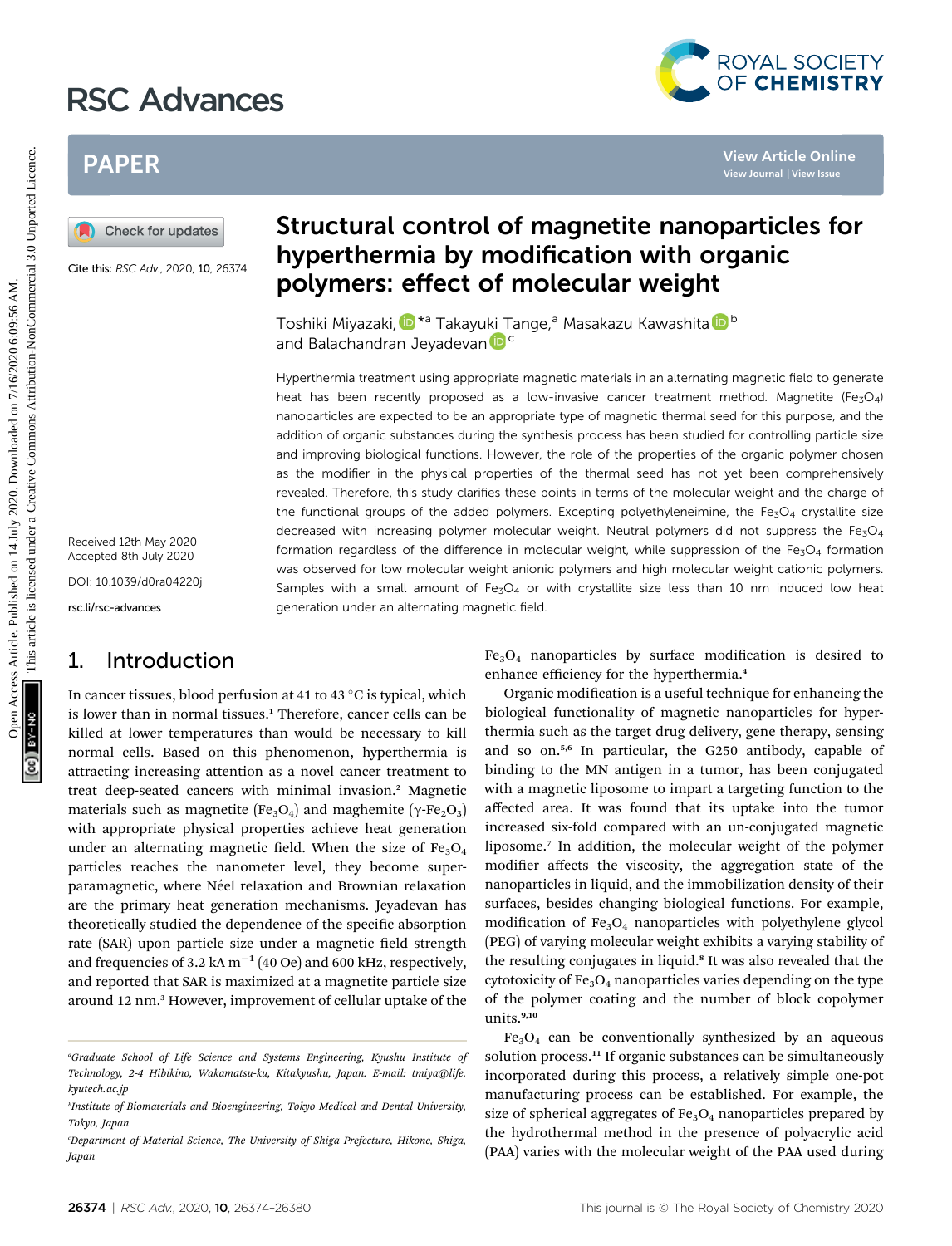the synthesis, where higher molecular weight corresponds to a smaller aggregate size.<sup>12</sup> Authors have found that the size and magnetic properties of the  $Fe<sub>3</sub>O<sub>4</sub>$  nanoparticles vary depending on the functional groups of the added organic molecules added during the aqueous synthesis of  $Fe<sub>3</sub>O<sub>4</sub>$ , and that other types of iron hydroxide will form depending on the synthetic conditions.13,14 However, the effects that the polymer molecular weight and functional groups have on the crystalline phase and the heat generation characteristics of the resulting conjugates have not been comprehensively investigated. Therefore, the purpose of this study was to clarify these points in terms of the molecular weight and the charge of the functional groups of the added polymers.

## 2. Materials and methods

## $\mathbf{r} \cdot \mathbf{r}$  and preparation

An aqueous co-precipitation method was used for the preparation of the samples. Specifically,  $FeCl<sub>2</sub>·4H<sub>2</sub>O$  (Wako Pure Chemical Industries Ltd., Osaka, Japan) and  $FeCl<sub>3</sub>·6H<sub>2</sub>O$ (Wako Pure Chemical Industries Ltd., Osaka, Japan) were dissolved in ultrapure water to prepare 50 mL of solution containing 2.5 mM Fe<sup>2+</sup> and 4.9 mM Fe<sup>3+</sup> while bubbling with  $N_2$  gas. Separately, 100 mL of 2.0 mM polymer solution was prepared, using one of the four polymers PEG (molecular weight: 200, 600 and 6000, Wako Pure Chemical Industries Ltd., Osaka, Japan), PAA (molecular weight: 5000 and 25 000, Wako Pure Chemical Industries Ltd., Osaka, Japan), polystyrene sulfonate sodium salt (PSSS; molecular weight: 300 000 and 500 000, Alfa Aesar, Lancashire, UK), or polyethyleneimine (PEI; molecular weight: 600, 1800, and 10 000, Wako Pure Chemical Industries Ltd., Osaka, Japan). For sample nomenclature, the polymer abbreviation is followed by the polymer molecular weight used. For example, for the sample incorporating PEG with a molecular weight of 600, the solution containing polymer was mixed with the metallic ion solution at 75 °C while bubbling  $N_2$  gas, and 1 M-NH<sub>3</sub> aqueous solution was added dropwise till a pH of 7 was achieved and stirred for 1 hour. Then it was packed in a cellulose Visking tube (Nihon Medical Science Inc., Osaka, Japan), immersed in ultrapure water, and dialyzed for 1 day to remove water-soluble salts in the solution. After 1 day of dialysis, the ultrapure water used for the dialysis was replaced and dialysis was performed again for an extra day. After the dialysis, the sample was dried at 60 °C for 3 days in an oven (NDO-700, Tokyo Rikakikai Co., Ltd., Tokyo, Japan) and then ground by a mortar. Paper<br>
Use consider higher molecular weight corresponds to<br>
it are entired accepted on the form depending on the form of the fact of the state is likely and the the state of the state of the state of the state is likely a

The crystalline structure of the obtained samples was characterized by powder X-ray diffraction (XRD; M03XHF22, Mac Science Co., Ltd., Yokohama, Japan). In XRD, a CuKa X-ray was used as a source; the voltage and of the current of the Cu tube were fixed at 40 kV and 30 mA, respectively; the step width was  $0.020^{\circ}$ ; and the counting time was 1 s. The crystallite size of the obtained particles (t) was calculated by using Scherrer's equation:<sup>15</sup>

$$
t = \frac{0.94\lambda}{B\cos\theta_B} \tag{1}
$$

where  $\lambda$ ,  $B$ ,  $\theta_B$  correspond to the wavelength (0.154 nm), half width of (311) diffraction of the magnetite, and the (311) diffraction angle, respectively, of the X-ray. The shape of the sample was examined by transmission electron microscopy (TEM; H-900NAR, Hitachi Ltd., Tokyo, Japan). The TEM samples were prepared by dispersing 1 mg of the sample in 5 mL of ultrapure water using an ultrasonic cleaner (2510J-MT, Emerson Japan Ltd., Kanagawa, Japan) for 10 min. The resulting suspension was dropped on an elastic carbon film suitable for TEM observation.

The surface zeta potential of the sample in ultrapure water was measured with a zeta potential analyzer (ELS-Z, Otsuka Electronics Co., Ltd., Osaka, Japan). A quartz cell was used for the measurement.

# 2.3 Measurement of  $Fe^{2+}$  concentration in aqueous solution<br>in the presence of polymer

The change in  $Fe^{2+}$  concentration owing to the addition of the polymer was examined by an assay using 4,7-diphenyl-1,10 phenanthrolinedisulfonic acid, and disodium salt (Bathophenanthroline, Dojindo Laboratories, Kumamoto, Japan). The bathophenanthroline– $Fe^{2+}$  complex exhibits visible-light absorption at 535 nm, while  $Fe<sup>3+</sup>$  does not.<sup>16</sup> Herein, 10 mL of an aqueous solution containing  $0.072$  mM of iron chloride(II) and 0.020 mM of each polymer was prepared. Then, 0.0022 mmol of bathophenanthroline was added to the solution, and the mixture was stirred for 1 min to stabilize the coloring. The absorbance of the obtained solutions at 535 nm was subsequently measured by ultraviolet-visible spectroscopy (UV-Vis; V-630, JASCO Co., Tokyo, Japan).

## 2.4 Heat generation measurement

The temperature change the samples exhibited in an alternating magnetic field was measured, and the SAR of the samples was calculated. First, 100 mg of the sample was dispersed in 1 mL of 1 mass% agar boiling solution and naturally cooled. Sample concentration was higher than the previous study (4 mg mL $^{-1}$ ),<sup>17</sup> because magnetic field intensity was lower. The sample, now embedded in the agar phantom, was then placed in an alternating magnetic field generator consisting of a high frequency power supply (T162-5723A, Thamway Co. Ltd., Shizuoka, Japan), an impedance matching box (T020-5723C, Thamway Co. Ltd., Shizuoka, Japan), and a work coil. The alternating magnetic field application conditions were a frequency of 600 kHz, a magnetic field intensity of 3.2 kA  $m^{-1}$ (40 Oe), and an application time of 10 min. The temperature change of the sample was obtained using a fiber optic thermometer (OTG-MPK5, Opsens Inc., Québec, Canada) attached to a signal conditioner (TempSens, Opsens Inc., Québec, Canada). The SAR value was calculated from the temperature rise of the sample in an applied alternating magnetic field; using the relation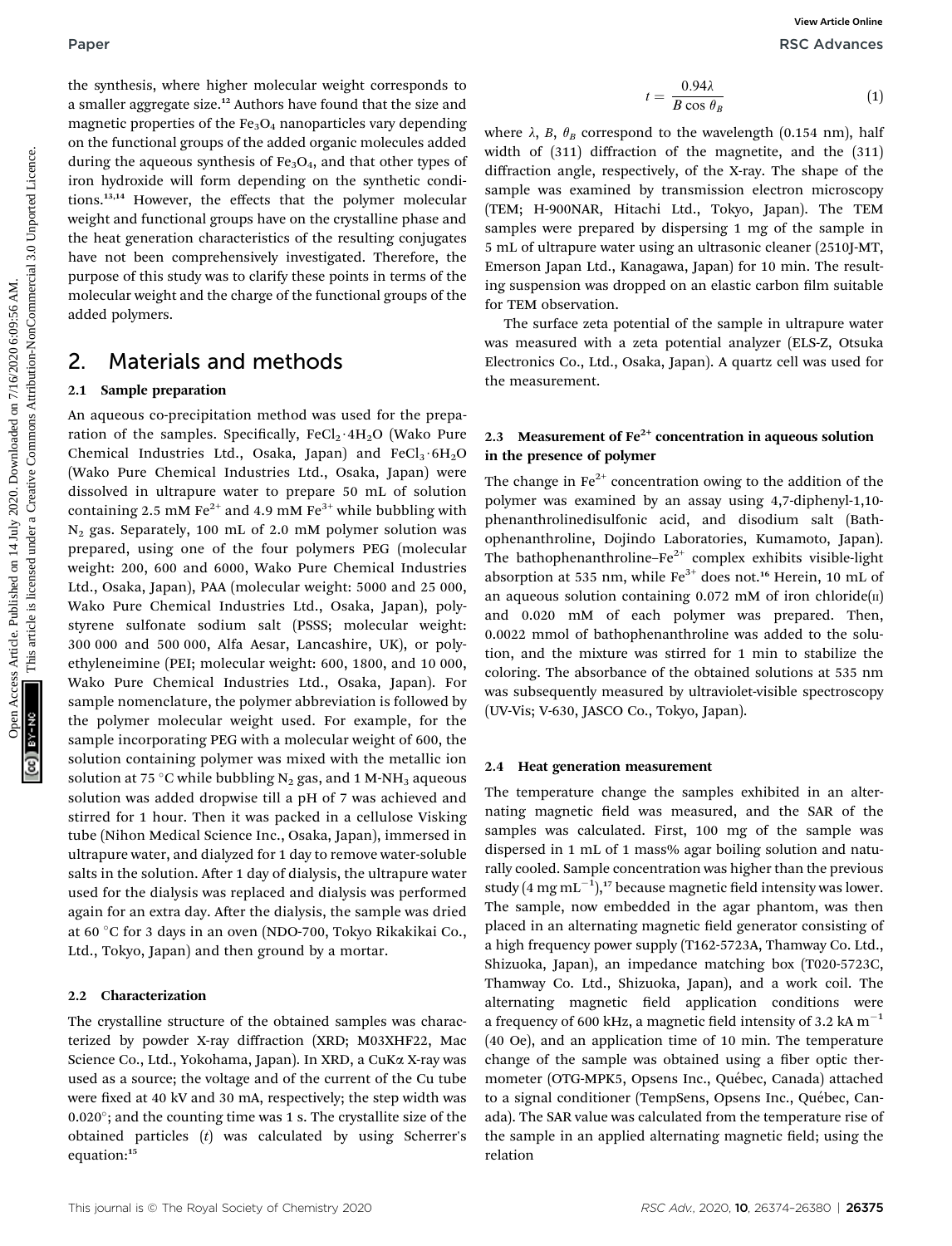$$
SAR (W g^{-1}) = \left(\sum_{i} \frac{C_{i} m_{i}}{m_{Fe}}\right) \times \frac{\Delta T}{\Delta t}, \qquad (2)
$$

where the subscript i is each substance (i = agar, Fe<sub>3</sub>O<sub>4</sub>),  $C_i$  is the specific heat capacity of each substance  $(\text{J g}^{-1} \text{ K}^{-1}, C_{\text{agar}} =$ 4.18 J  $g^{-1} K^{-1}$ ,  $C_{Fe_3O_4} = 0.67$  J  $g^{-1} K^{-1}$ ),  $m_i$  is the mass of each substance (g),  $m_{\text{Fe}}$  is the mass of the Fe component (g), and ( $\Delta T$ /  $\Delta t$ ) is the initial slope of temperature–time curve within 1 min after applying the magnetic field.

Magnetization behavior of the sample without polymer addition, PEG 200, PEG 6000 and PEI-added samples was measured by a superconducting quantum interference device (SQUID) (MPMS-XL7AC, Quantum Design Inc., San Diego, California, USA) in an applied DC magnetic field of  $\pm$ 2389 kA m<sup>-1</sup> (30 kOe) at 27 °C.

## 3. Results

Fig. 1 shows the XRD patterns of the samples prepared by addition of the polymers having various molecular weights. Although diffraction peaks from  $Fe<sub>3</sub>O<sub>4</sub>$  (JCPDS # 19-0629) were detected from all samples, the peaks were notably weak for PAA 25 000, PEI 1800 and PEI 10 000. Additionally, the presence of a peak allocated to  $\gamma$ -FeOOH (JCPDS #44-1415) was observed for PSSS 300 000 and PAA 5000 and a-FeOOH (JCPDS # 29-0713) for PEI 1800 and PEI 10 000. Table 1 summarizes crystallite sizes of the  $Fe<sub>3</sub>O<sub>4</sub>$  particles determined from the XRD patterns. The crystallite sizes of all the samples were smaller than the sample without polymer addition. It tended to decrease with increase in molecular weight of the polymer. **PSC** Advances  $\sqrt{R(N \pi^4)} = \left(\sum_{i=1}^{C_i / m_i}\right) \times \Delta T$ <br>
Where the subscript is each substrate (i = agar, Po,O,), G, is  $\frac{S_{\text{sample}}}{2}$ <br>
where the subscript is tech substrate (ii = agar, Po,O,), G, is  $\frac{S_{\text{sample}}}{2}$ <br>
and Fig

Fig. 2 shows TEM micrographs of the samples. With the addition of PEG, spherical particles derived from  $Fe<sub>3</sub>O<sub>4</sub>$  about 10–20 nm in size were observed. Although some spherical particles were observed with the addition of PSSS and PAA, many particles were needle-shaped with a major axis of 100– 200 nm. The addition of PEI yielded a mix of spherical particles and needle-like particles derived from FeOOH in PEI 600 and PEI 1800, where the size of the spherical particles in the

Table 1 Crystallite size of  $Fe<sub>3</sub>O<sub>4</sub>$  particles calculated from XRD patterns

| Sample              | Crystallite size/nm |
|---------------------|---------------------|
|                     |                     |
| None                | 21.3                |
| <b>PEG 200</b>      | 15.5                |
| <b>PEG 600</b>      | 13.8                |
| <b>PEG 6000</b>     | 11.0                |
| <b>PSSS 300 000</b> | 18.3                |
| <b>PSSS 500 000</b> | 14.4                |
| PAA 5000            | 11.4                |
| PAA 25 000          | 8.5                 |
| <b>PEI 600</b>      | 19.3                |
| <b>PEI 1800</b>     | Not measured        |
| PEI 10 000          | Not measured        |

latter sample of several tens of nanometers was much larger than those in the other samples. In PEI 10 000, only needleshaped particles were observed. Fig. 3 shows the  $Fe^{2+}$ concentration of the  $\text{FeCl}_2$  solutions including polymers with various molecular weights. When PEG was added, the  $Fe<sup>2+</sup>$ concentration was almost the same as that without polymer addition. With the addition of the other polymers, however, the  $Fe<sup>2+</sup>$  concentration tended to decrease. In particular, PSSS addition significantly decreased the  $Fe<sup>2+</sup>$  concentration in the solutions.

Fig. 4 shows the time-dependent temperature change of samples embedded in agar phantom under an alternating magnetic field. The temperature increase was about 23  $^{\circ}$ C without polymer addition, whereas that of the PEG 6000 sample was as high as about 38  $^{\circ}$ C. In addition, the temperature increase was 17 to 22  $\degree$ C for the other PEG samples and the PSSS samples, and about 12 °C for PEI 600 and PAA 5000. Finally, the temperature increased by only about  $2^{\circ}$ C for the remaining PEI samples and for PAA 25 000. Table 2 shows the SAR value of all samples calculated from the temperature–time curve, where a higher temperature increase corresponds to a higher SAR value.



Fig. 1 XRD patterns of the samples prepared by addition of the polymers having various molecular weights.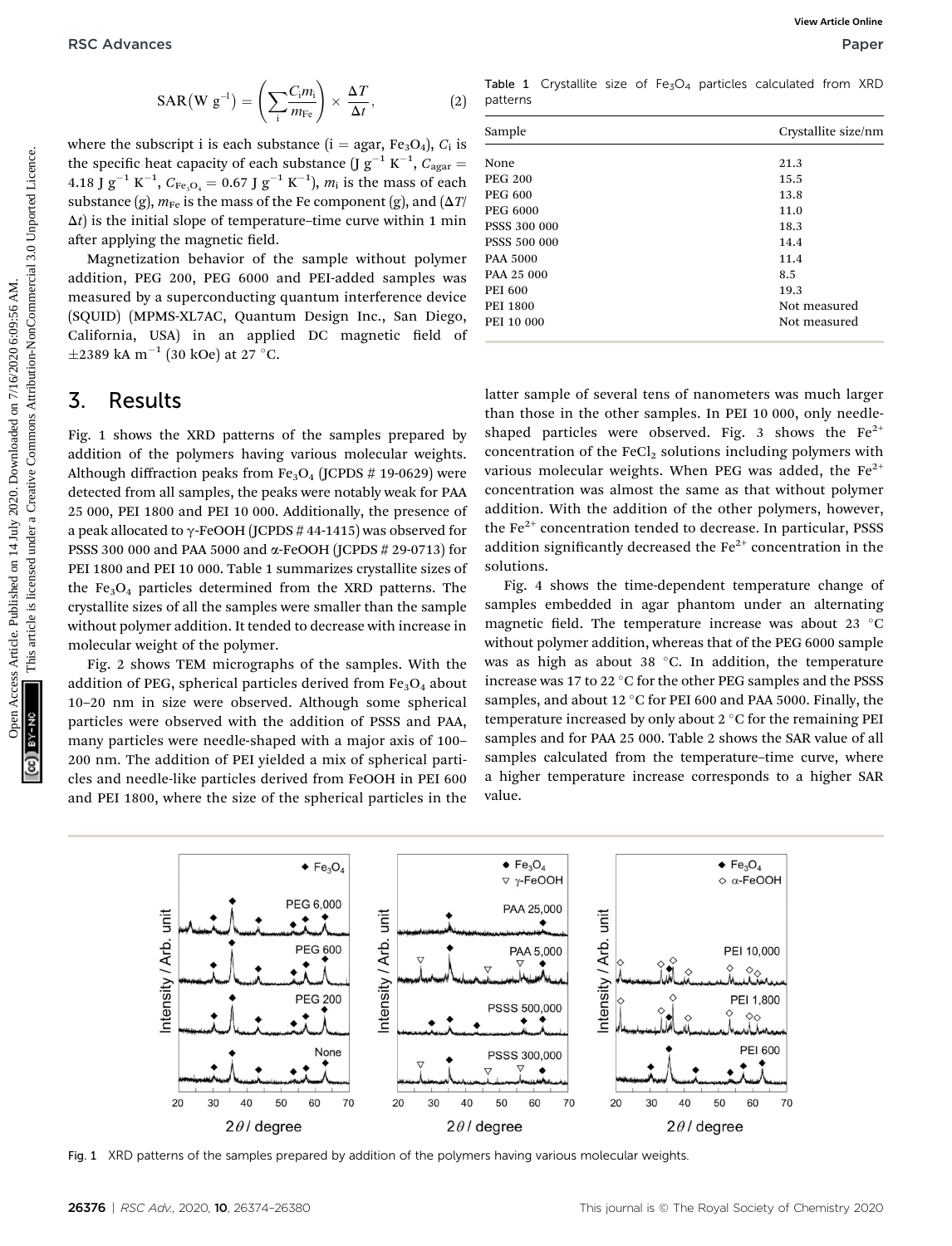

Fig. 2 TEM micrographs of the samples prepared by adding polymers of varying molecular weight



Fig. 3  $Fe^{2+}$  concentration of FeCl<sub>2</sub> solutions including polymers of varying molecular weight.

Fig. 5 shows magnetization curves of the samples. Saturation magnetization increased in the order: PEI 10 000 (0.885 emu g $^{-1})$  < PEI 1800  $(8.73\;{\rm emu}\;{\rm g}^{-1})$  < PEG 6000  $(38.1\;{\rm emu}\;{\rm g}^{-1})$  $<$  none (55.8 emu g $^{-1})$   $<$  PEI 600 (55.9 emu g $^{-1})$   $<$  PEG 200  $(69.5 \text{ emu g}^{-1}).$ 

## 4. Discussion

It was found that the size and crystalline phase of the formed iron oxide greatly varied depending on the type and molecular weight of the added polymer. In the case of non-ionic PEG,  $Fe<sub>3</sub>O<sub>4</sub>$  was formed regardless of its molecular weight, whereas

Table 2 SAR calculated values of all samples

| Sample          | SAR (W $\mathrm{g_{Fe}}^{-1})$ |
|-----------------|--------------------------------|
| None            | 3.0                            |
| <b>PEG 200</b>  | 2.3                            |
| <b>PEG 600</b>  | 2.7                            |
| <b>PEG 6000</b> | 4.5                            |
| PSSS 300 000    | 3.0                            |
| PSSS 500 000    | 2.2                            |
| <b>PAA 5000</b> | 0.20                           |
| PAA 25 000      | 0.49                           |
| <b>PEI 600</b>  | 2.3                            |
| <b>PEI 1800</b> | 0.29                           |
| PEI 10 000      | 0.49                           |

the crystallite size of the formed nanoparticles decreased with increased PEG molecular weight. This size decrease can be attributed to the suppression of iron ion diffusion owing to the increased viscosity of the surrounding solution with increased molecular weight, with a consequent suppression of the crystal growth. However, PEG did not have a site capable of tight chelation with the iron ions, thus nucleation of  $Fe<sub>3</sub>O<sub>4</sub>$  was not suppressed. This premise is supported by the results that the  $Fe<sup>2+</sup>$  concentration in the PEG-containing solution decreased little compared with that of the solution without the polymer (Fig. 3).

When the anionic polymers PSSS and PAA were added, the crystal growth of  $Fe<sub>3</sub>O<sub>4</sub>$  also tended to be suppressed. In the case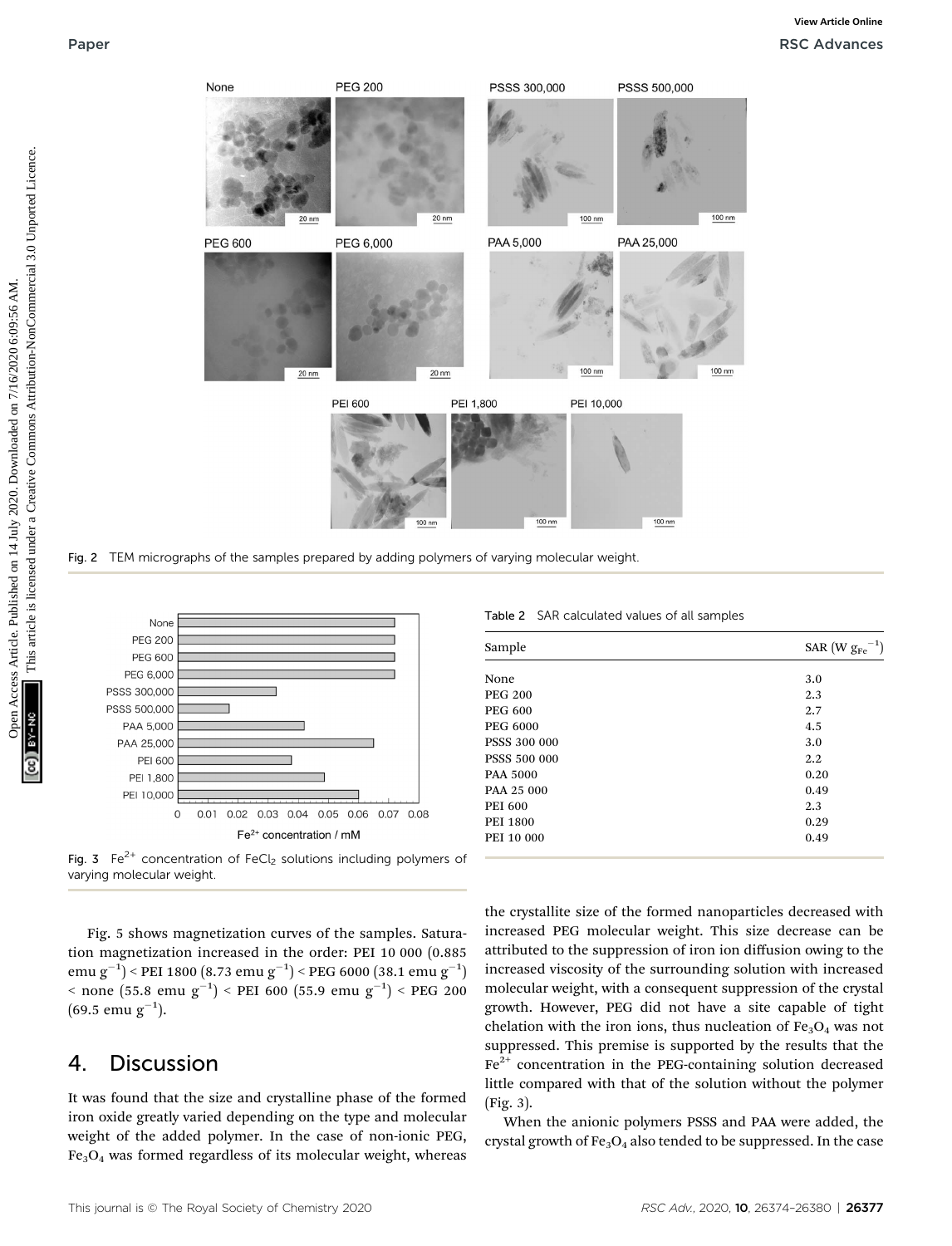

Fig. 4 Time-dependent temperature variation of the samples embedded in agar phantom under an alternating magnetic field.



of PSSS, the crystallite size decreased with increased molecular weight, similar to the results of PEG. A previous study showed that PSSS with a molecular weight of 1 000 000 resulted in an average  $Fe<sub>3</sub>O<sub>4</sub>$  particle size of 6.9 nm,<sup>13</sup> which is consistent with the trend in this study. This result is attributed to the chelating ability of PSSS with iron ions, supported by the results in Fig. 3. The crystal growth inhibition by PAA was stronger than PSSS. The stability constant of the Fe(CH<sub>3</sub>COO)<sup>2+</sup> complex (3.38), comprising  $Fe<sup>3+</sup>$  and a carboxyl group, is greater than that of the FeSO $_4^+$  complex (2.56), comprising Fe $^{3+}$  and sulfonic group $^{\rm 18,19}$ In addition, the molecular weight of PAA is 1/10 or less that of PSSS. Therefore, it is considered that the polymer molecules can easily adsorb on the  $Fe<sub>3</sub>O<sub>4</sub>$  nuclei owing to their high mobility and chelating ability. The addition of anionic polymers resulted in FeOOH as well as  $Fe<sub>3</sub>O<sub>4</sub>$  (Fig. 1), indicating that the nucleation of  $Fe<sub>3</sub>O<sub>4</sub>$  is also suppressed by the formation of the complex. Furthermore, the amount of  $Fe^{2+}$  required for  $Fe_3O_4$ formation decreases owing to oxidation of the  $Fe<sup>2+</sup>$ -polymer complex *via* dissolved  $O_2$ . A previous work reported no adverse effect on the crystalline structure of  $Fe<sub>3</sub>O<sub>4</sub>$  synthesized by the

reaction of  $Fe(OH)_2$  and NaNO<sub>3</sub> in the presence of 0.0125 mM of PAA.<sup>20</sup> This absence of the effect observed in that previous work is attributed to the lower PAA concentration therein than used in the present study (2.0 mM).

A larger amount of FeOOH was formed by the addition of cationic PEI than the other three polymer types, and a remarkable inhibition of  $Fe<sub>3</sub>O<sub>4</sub>$  nucleation was observed (Fig. 1). The amount of ionic functional groups in PEI is lower than that in most anionic polymers because of its lower molecular weight. Nevertheless, the decrease in  $Fe^{2+}$  with the presence of PEI was comparable to most anionic polymers (Fig. 3). In addition, PEI has an amino group in the main chain capable of chelating, indicating that PEI is less susceptible to its conformation. Therefore, PEI is considered to have a high chelating ability. The stability constant of the triethylenetetramine ((CH<sub>2</sub>- $NHCH_2CH_2NH_2$ )<sub>2</sub>) complex, possessing an atomic arrangement similar to PEI, against  $Fe<sup>3+</sup>$  is reported to be around 8, which is greater than  $\mathrm{FeSO_4}^+$  and  $\mathrm{Fe}(\mathrm{CH_3COO})^{2^+}.^{21}$ 

In the present study, suppression of  $Fe<sub>3</sub>O<sub>4</sub>$  formation tended to occur with anionic polymers of low molecular weight and cationic polymers of high molecular weight. This signifies that the relationship between the molecular weight of the added polymers and the crystalline phase of  $Fe<sub>3</sub>O<sub>4</sub>$  varied depending on the charge of the polymer. The molecular weight, $21,22$ conformation,<sup>23</sup> steric hindrance,<sup>24</sup> and side chain length<sup>25</sup> are the factors known to effect the stability constant of the polymer complex, meaning that the mineralization behavior in the presence of polymers is highly complicated. In this regard, further investigation using polymers having the same functional groups but different conformation is needed.

The crystalline structure of FeOOH as a byproduct varied depending on the added polymer. This can be attributed to the difference in the pH of the solution, as revealed in a previous investigation of the relationship between pH of the precursor solution containing  $Fe^{2+}$  and  $Cl^-$  and the crystalline phase of the produced FeOOH.<sup>26</sup> According to that work,  $\gamma$ -FeOOH is the primary crystalline phase for pH 4-7, a mixture of  $\gamma$ -FeOOH and  $\alpha$ -FeOOH is present for higher pH, and primarily the  $\alpha$ -FeOOH phase for pH > 12. The pH herein ranged from 3.5–5.8 for PAA and PSSS, and from 11.3–12.8 for PEI. Therefore, the present results are consistent with the earlier report.

Heat generation under an alternating magnetic field also varied greatly with the type and molecular weight of the added polymer (Fig. 4). Samples with a small amount of  $Fe<sub>3</sub>O<sub>4</sub>$  or with crystallite sizes less than 10 nm tended to exhibit a low heat generation. Yanase et al. reported that heating at about 45  $^{\circ}$ C induces evolution of heat shock proteins that activate immune cells.<sup>27</sup> Considering that the initial temperature of all samples in this study was about 25  $\degree$ C, the samples exhibiting a temperature increase of 20 $\degree$ C or more are considered desirable for hyperthermia applications.

Heat generation of PEG 6000 was rather higher than that of the particles without polymer addition. The particle size of the former was smaller than the latter. Jeyadevan reports that the heat generation drastically decreases when particle size of  $Fe<sub>3</sub>O<sub>4</sub>$ is less than 10 nm.<sup>3</sup> This is opposite tendency to the present results. Saturation magnetization of PEG 6000 was rather lower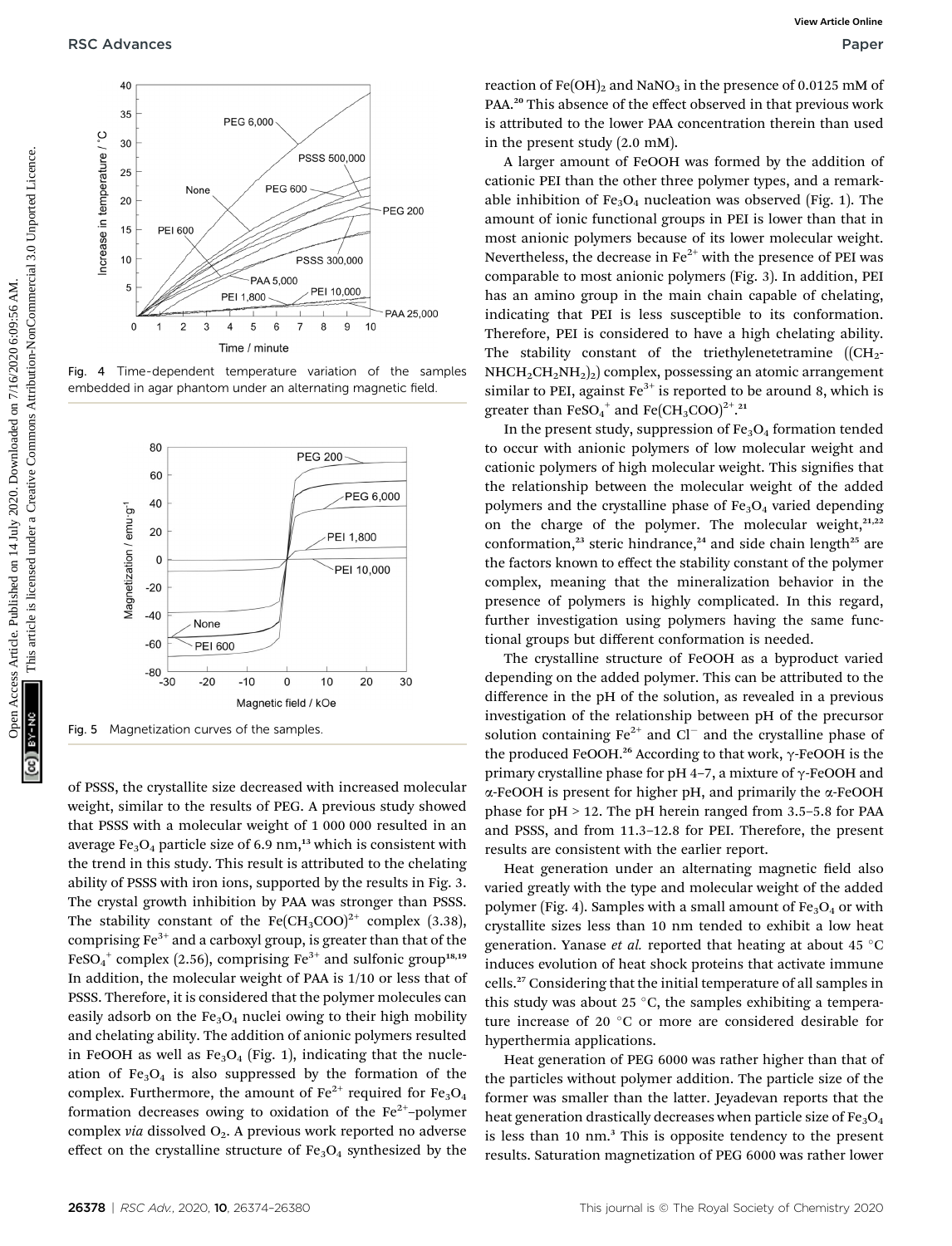than the sample without polymer addition (Fig. 5), meaning that magnetization ability is not likely a main governing factor. Zeta potential of the sample without polymer addition and PEG 6000 was 39.6 and  $-17.4$  mV, respectively, while that of agarose is negative value.<sup>28</sup> Therefore, it is assumed that PEG 6000 well disperses in agar matrix by electrostatic repulsion and exhibited high Brownian relaxation. It is reported that the state of aggregation, apparent hydrodynamic size and resultant SAR vary depending on the type of polymer coated on the  $Fe<sub>2</sub>O<sub>3</sub>$ nanoparticles, because the state of Brownian relaxation may be affected by the aggregation.29

Suto et al. investigated heat generation of  $Fe<sub>3</sub>O<sub>4</sub>$  nanoparticles treated with a surfactant and embedded in polyvinyl alcohol hydrogels, and reported that SAR of the nanoparticles is 16.8 W  $\rm g_{Fe_3O_4}^{-1}$  at maximum.<sup>30</sup> The authors prepared  $\rm Fe_3O_4$ nanoparticles by NaOH treatment of chitosan hydrogels dispersed with  $Fe<sup>2+</sup>$  and measured the heat generation at 24 kA  $m^{-1}$  (300 Oe) and 100 kHz.<sup>31</sup> Its effective specific absorption rate normalized by strength of the applied alternating magnetic field and frequency is  $1.24 \times 10^{-8}$  W  $g_{Fe}^{-1}$  Oe<sup>-2</sup> Hz<sup>-1</sup> at maximum, whereas that of PEG 6000 in this study is  $4.7 \times 10^{-9}$  W  $\text{g}_{\text{Fe}}^{-1}$  Oe<sup>-2</sup> Hz<sup>-1</sup>. These facts mean that SAR of the present samples is lower than the above described  $Fe<sub>3</sub>O<sub>4</sub>$ nanoparticles. There is also possibility for difference in dispersion in hydrogel matrix. So further detailed investigation is necessary in the future. **Paper**<br>
Open Has sample without node they are the published on 2 Sources Article is the main of the common access are the sample of the common access Article is likely and the sample valid in the common sources are the c

Among the added polymers, PEI and PAA especially tended to suppress heat generation. This is attributed to the formation of non-magnetic FeOOH and the decrease in the size of  $Fe<sub>3</sub>O<sub>4</sub>$ . In the case of PEI 1800, heat generation was extremely small despite the fact that spherical particles of 50–60 nm size were observed by TEM (Fig. 2). This is supported by the result that its magnetization was also strongly suppressed (Fig. 5). Li et al. examined the particle size dependence of the heat generation characteristics of  $Fe<sub>3</sub>O<sub>4</sub>$  nanoparticles, reporting that particles with an average size of 8 nm exhibited the highest heat generation.<sup>32</sup> They also reported that the heat generation tended to decrease with increasing particle size owing to loss of superparamagnetism. Additionally, amount of the formed  $Fe<sub>3</sub>O<sub>4</sub>$  was small (Fig. 1). Therefore, the low heat generation ability of PEI 1800 can be explained by the above findings.

The crystallite sizes of both PEG 6000 and PAA 5000 were around 11 nm (Table 1), which is in the range of excellent heat generation reported by Jeyadevan.3 Nevertheless, the temperature increase of the former was signicantly higher than the latter (Fig. 4). Low heat generation of the latter would be attributed to reduced Fe<sub>3</sub>O<sub>4</sub> content by formation of  $\gamma$ -FeOOH.

## 5. Conclusions

We investigated the effects that the molecular weight of various polymer additives in the aqueous synthesis of  $Fe<sub>3</sub>O<sub>4</sub>$  nanoparticles had on their structure and their heat generation under an alternating magnetic field. The  $Fe<sub>3</sub>O<sub>4</sub>$  crystallite size tended to decrease with increasing molecular weight. Furthermore, ionic polymers suppressed nucleation of  $Fe<sub>3</sub>O<sub>4</sub>$ , while the molecular weight dependence for suppression of  $Fe<sub>3</sub>O<sub>4</sub>$ 

formation was different for anionic and cationic polymers. Heat generation was suppressed in the conditions where crystal growth of  $Fe<sub>3</sub>O<sub>4</sub>$  was suppressed or where a large amount of the byproduct FeOOH was formed. Although the effect that the polymer structure has on the  $Fe<sup>2+</sup>$ -polymer complex formation and on the resultant  $Fe<sub>3</sub>O<sub>4</sub>$  nucleation is complicated and further investigation is needed in future, the findings in this study can provide fundamental guidelines for organic modification of magnetic nanoparticles for hyperthermia.

## Conflicts of interest

The authors have no conflict of interest to declare.

## Acknowledgements

We acknowledge Dr Masashi Tanaka and Prof. Masaki Mito, from Faculty of Engineering, Kyushu Institute of Technology, for SQUID measurement. We also thank Sara Maccagnano-Zacher, PhD, from Edanz Group (www.edanzediting.com/ac) for editing a draft of this manuscript.

## References

- 1 C. W. Song, Cancer Res., 1984, 44, 4721S.
- 2 T. Kobayashi, Biotechnol. J., 2011, 6, 1342.
- 3 B. Jeyadevan, J. Ceram. Soc. Jpn., 2010, 118, 391.
- 4 A. K. Gupta and M. Gupta, Biomaterials, 2005, 26, 1565–1573.
- 5 N. Zhu, H. Ji, P. Yu, J. Niu, M. U. Farooq, M. W. Akram, I. O. Udego, H. Li and X. Niu, Nanomaterials, 2018, 8, 810.
- 6 S. O. Aisida, P. A. Akpa, I. Ahmad, T. Zhao, M. Maaza and F. I. Ezema, Eur. Polym. J., 2020, 122, 109371.
- 7 M. Shinkai, B. Le, H. Honda, K. Yoshikawa, K. Shimizu, S. Saga, T. Wakabayashi, J. Yoshida and T. Kobayashi, Jpn. J. Cancer Res., 2001, 92, 1138.
- 8 J. D. Goff, P. P. Huffstetler, W. C. Miles, N. Pothayee, C. M. Reinholz, S. Ball, R. M. Davis and J. S. Riffle, Chem. Mater., 2009, 21, 4784.
- 9 U. O. Häfeli, J. S. Riffle, L. Harris-Shekhawat, A. Carmichael-Baranauskas, F. Mark, J. P. Dailey and D. Bardenstein, Mol. Pharm., 2009, 6, 1417.
- 10 V. Zavisova, M. Koneracka, A. Gabelova, B. Svitkova, M. Ursinyova, M. Kubovcikova, I. Antal, I. Khmara, A. Jurikova, M. Molcan, M. Ognjanović, B. Antić and P. Kopcansky, J. Magn. Magn. Mater., 2019, 472, 66.
- 11 K. Petcharoena and A. Sirivat, Mater. Sci. Eng., B, 2012, 177, 421–427.
- 12 Y. Song, Y. Li, Z. Teng, Y. Huang, X. Chen and Q. Wang, ACS Omega, 2018, 3, 17904.
- 13 Y. Kuwahara, T. Miyazaki, Y. Shirosaki and M. Kawashita, RSC Adv., 2014, 4, 23359.
- 14 Y. Kuwahara, T. Miyazaki, Y. Shirosaki, G. Liu and M. Kawashita, Ceram. Int., 2016, 42, 6000.
- 15 B. D. Cullity and S. R. Stock, Elements of X-ray diffraction, Prentice Hall, New Jersey, 3rd edn, 2001.
- 16 L. Montás-Ramírez, N. Claassen and A. M. Moawad, J. Plant Nutr., 2003, 26, 2023.